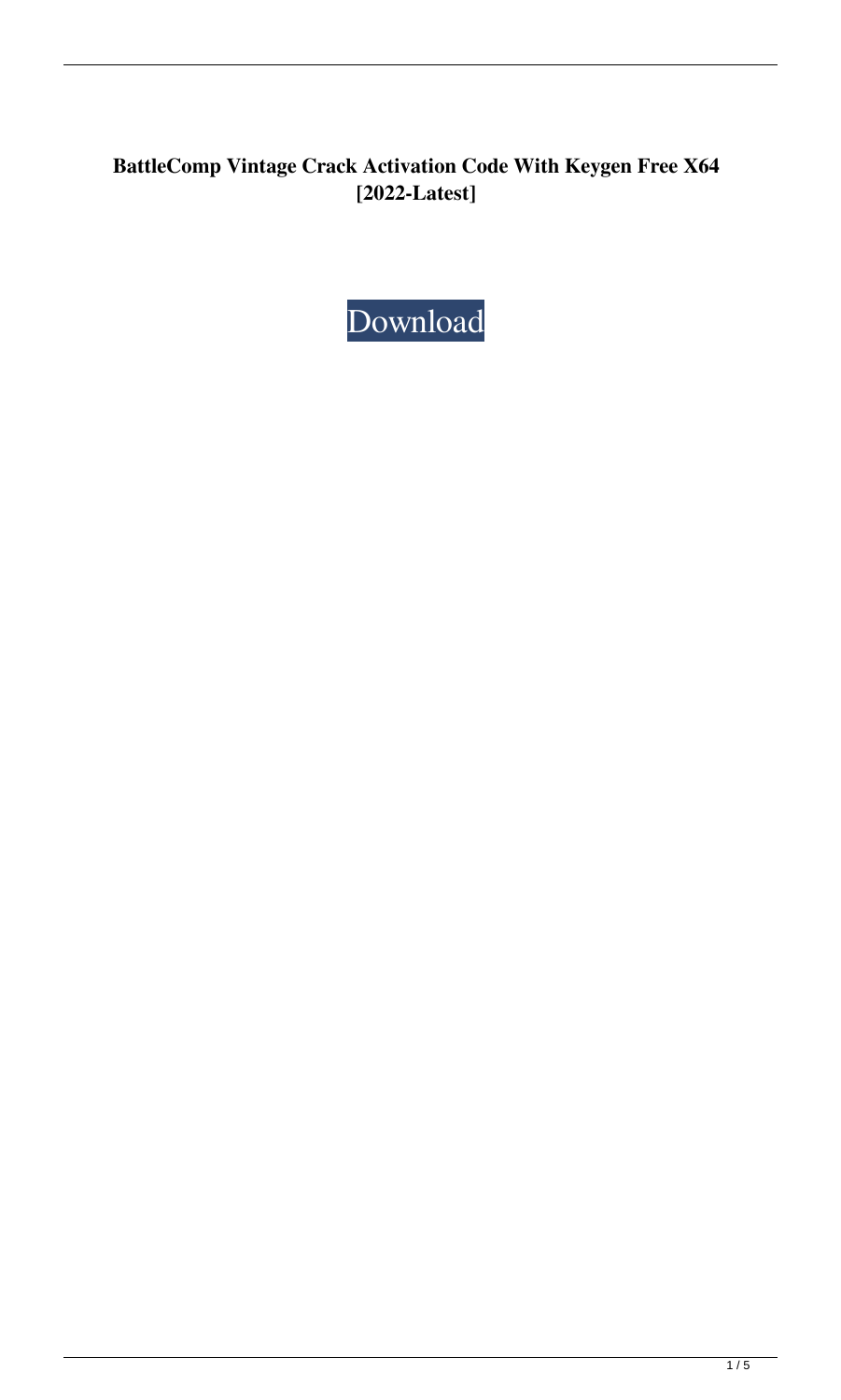#### **BattleComp Vintage Crack + Free PC/Windows**

BattleComp Vintage is a very versatile audio compressor. It has all the features that you could ever ask for from a compressor and more. It features a reverb effect, a compressor, a highpass filter, an EQ, sidechain and tube emulation for the internal and external sidechain. It offers 10 levels of compression and it also comes with Soft Clip circuit. This VST includes all the features and presets you could ask for. The compressor offers presets from compression to limit. You can use it on a vocal or on a bass, you can even use it on drum sounds. It has all the features you need from a compressor. It features a 3 band equalizer with a highpass filter and an EQ band. There are also 10 levels of compression and the compression and limiting offers presets from soft to hard. BattleComp Vintage has an internal sidechain with a softclipping circuit. This way you can adjust the release/attack ratio to be able to tame peaks. There is also an external sidechain with a soft-clipping circuit. It allows you to add another compressor onto the sidechain. There is also a limiter to prevent clipping and overloading the compressor and the external sidechain. Finally it has a reverb effect and a highpass filter. Features: \* All presets are taken from the stock interface. All presets are tried and tested and have been saved for you. \* A very useful compressor for vocals, bass, drums and guitars. \* 10 Levels of compression. \* Compression/Limit (soft/hard) presets. \* Limiter (soft/hard) presets. \* Soft clipping circuit. \* Reverb (with emulated valve characteristic). \* Internal sidechain (with soft-clipping circuit). \* External sidechain (with softclipping circuit). \* 5 band EQ. \* Highpass filter. \* Tube-sound emulation for the internal and external sidechain. \* The compressor's reverb can be controlled. \* Tube-filter circuit emulation. \* Soft-clipping circuit for both the internal and external sidechain. \* Advanced automation features. \* Layer 1: - Compression. \* Layer 2: - Limiter. \* Layer 3: - EQ. \* Layer 4: - Reverb. \* Layer 5: - Reverb/Expander. \* Layer 6: - Soft Clip. \* Layer 7: - Tube EQ. \* Layer 8

#### **BattleComp Vintage Free Download**

Q: You can use this tool to convert MIDI notes to \_\_\_\_\_ keys on your keyboard. A: You can use this tool to convert MIDI notes to letters on your keyboard Q: Can you convert notes on your piano to notes on your \_\_\_\_\_? A: Yes, it's possible! Simply use the free Piano roll Editor by Muffwiggler Q: Can you use this tool to make your songs sound like [\_\_\_\_\_\_\_\_\_\_\_\_\_\_\_\_\_]? A: Yes, you can! If you don't have this tool, get it! This tool was made possible by the generous contributors to the website! More about the VST products on the website: This is a multi-purpose tool to improve your music. It's for vocals, everything, all kinds of stuff. Tons of knobs and faders. Try it for yourself: The only official site for audio, music, MIDI and engineering. The New Brian Eno VST Plug-In Instrument Brian Eno's first VST instrument plug-in has a new sound on the VST Plug-in Store. The new instrument was created by Brian Eno & Omer Damatian, and is available for download for Pro Tools, Ableton and Cubase. The New Brian Eno VST Plug-In Instrument You can now create, edit, arrange, and mix with a new instrument. It brings huge new possibilities to both Pro Tools and Cubase users. It is very easy to use and has a design that allows creating new instruments quickly. You can easily get new ideas and apply new sounds to your tracks. It's like having a new box of instruments in your studio. The New Brian Eno VST Plug-In Instrument Introducing the new sound: The instrument has 21 new presets. Brian Eno created them. The presets were created by modifying the sound to satisfy the needs of the project. Several of the presets are a combination of the 'Brian Eno's library' and the 'New Brian Eno Library'. The new instruments can be used in any style. In addition to the presets, we have added one new custom designed preset: We also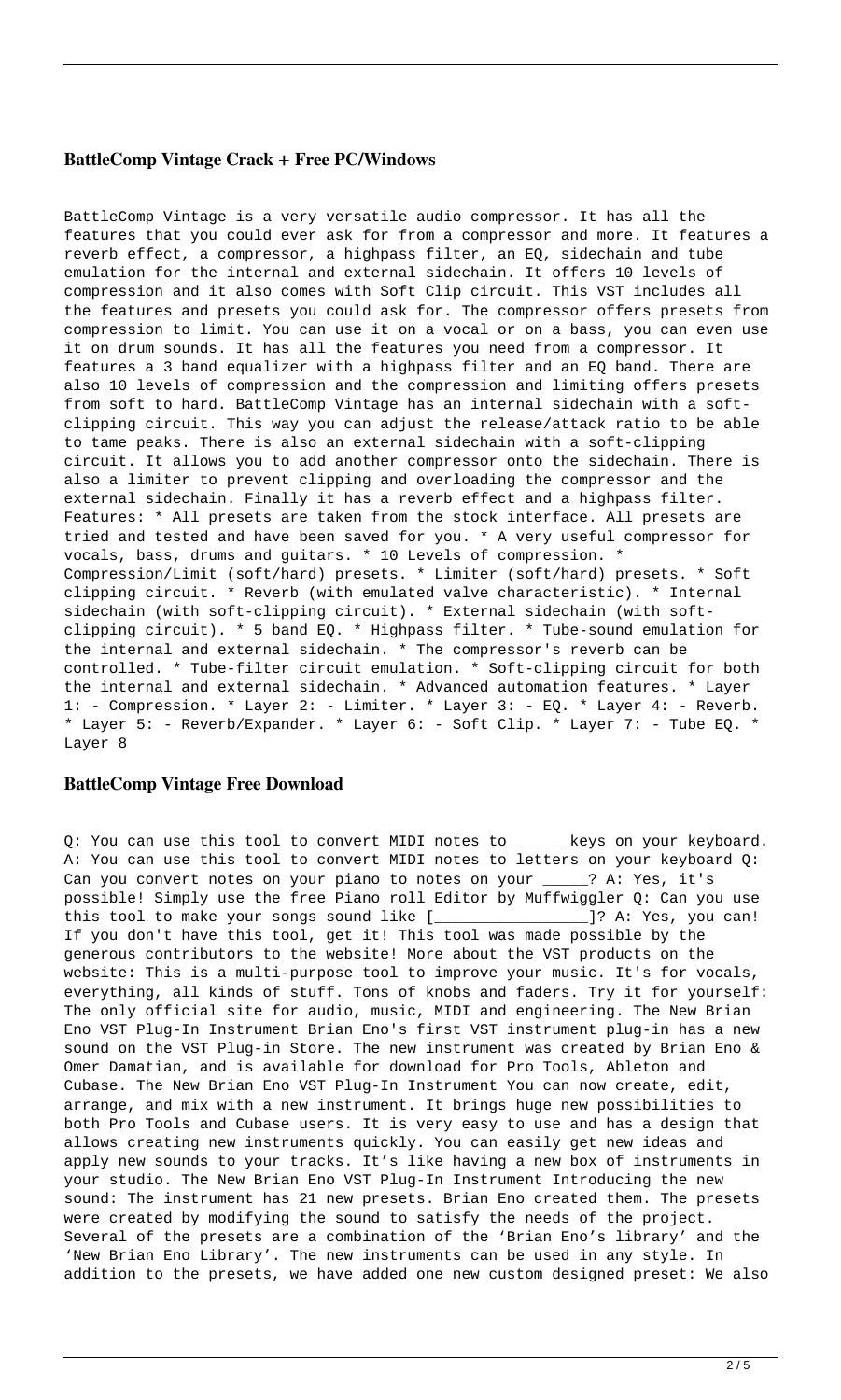have added one new custom designed preset. We have created 77a5ca646e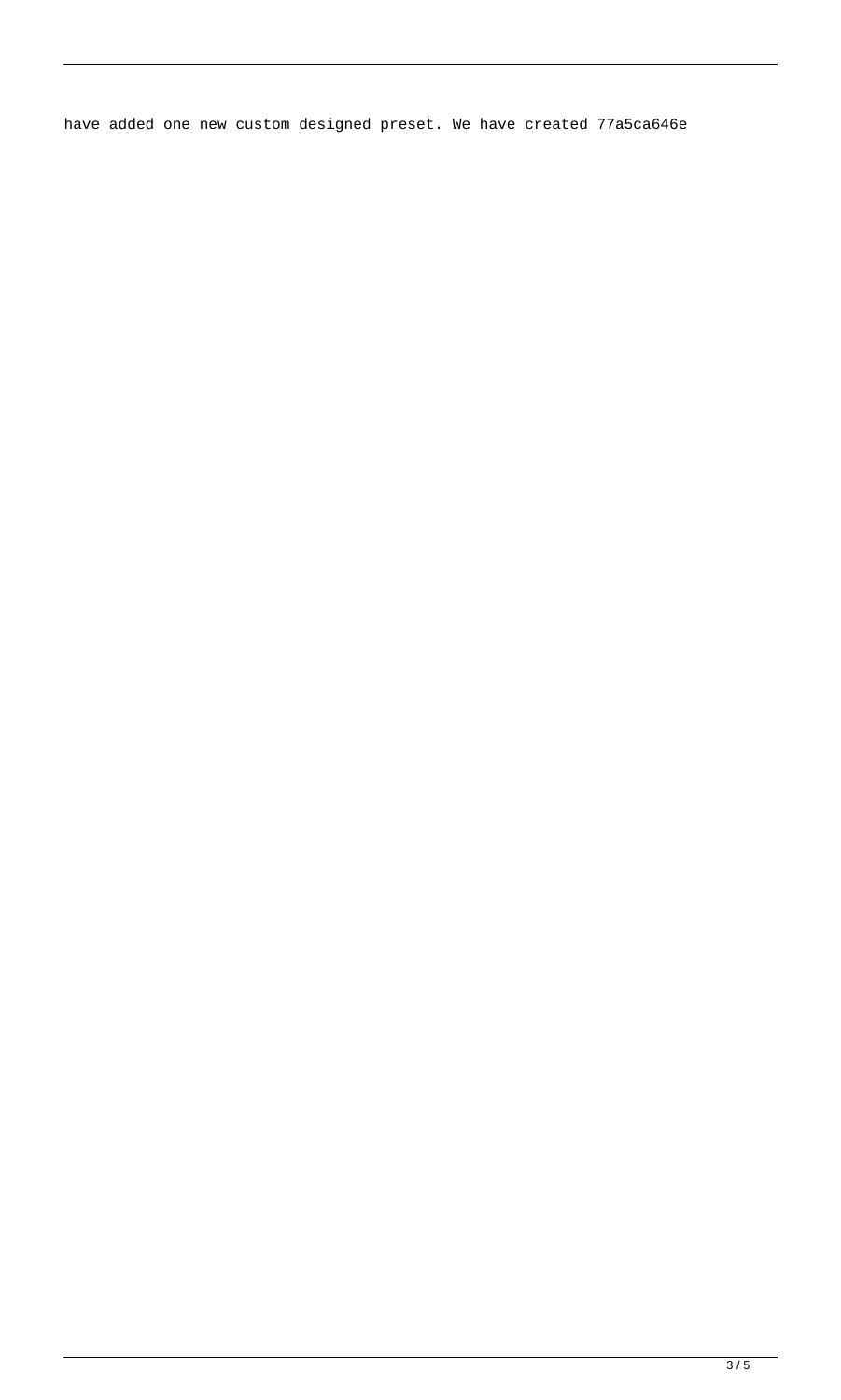## **BattleComp Vintage (LifeTime) Activation Code**

Compute Toon 3D Stereo XLR Mono Cabl IEC S/PDIF 4-Port Serial Zoom X3 Applies 3D Clipping Crossfade Comp XLR Soft-Clip IEC Toon Stereo Mono Cabl Stereo Mono Cabl 4-Port Serial Zoom 4-Port Serial Zoom X3 4-Port Serial Zoom X3 4-Port Serial 4-Port Serial 4-Port Serial Stereo Mono 4-Port Serial IEC Zoom Comp 4-Port Serial Stereo Mono IEC X3 Comp IEC 4-Port Serial Stereo Comp IEC 4-Port Serial 4-Port Serial X3 4-Port Serial 4-Port Serial 4-Port Serial 4-Port Serial 4-Port Serial Stereo 4-Port Serial XLR Mono Cabl S/PDIF 4-Port Serial Zoom Description: Envelope Follower Audio Filter Freq. Filter Cutoff Level Param. Audio Description: ManageLoudness Auto 2 1 1 0 Description: ManageLoudness 1 2 3 4 Description: ManageLoudness 2 5 6 7 Description: ManageLoudness 3 8 9 10 Description: ManageLoudness 4 11 12 13 Description: ManageLoudness 5 14 15 16 Description: ManageLoudness 6 17

## **What's New in the BattleComp Vintage?**

BattleComp Vintage is more than merely an audio compressor, as it features an EQ and a highpass filter onto the internal sidechain and tube emulation. The output stage of this VST comes with soft-clipping circuit to be able to keep peaks under control. The compressor or effects unit can either be used as a stand-alone processing unit or be attached to the input or output of an audio processing unit. Compressor Range: Compression range is determined by a ratiocontrolled 12dB/octave highpass filter with no resonance and a minimum amount of compression. Vintage Tube Tone: This compressor emulates the sound of a classic valve amp, which is characterized by its very mellow, smooth, and smooth harmonic distortion, typical of what was used to clean up many guitar tones in the 1950's and 1960's. Dual-Input: This unit allows for two independent input channels, one after the other, and is perfect for use with audio processing units like plug-ins or effects units. Tube Emulation: The distortion is fully tube amp-like and is emulated with analog circuitry that features real-world-like distortion, as well as a classic-sounding highpass filter that delivers a mellow response. Sidechain EQ: An internal sidechain EQ section allows for the fine-tuning of the tone while operating the compressor. BOSS Utilities The BOSS Analog compressor provides many of the BOSS Control Surface actions that are used to easily and efficiently dial in your favorite tone. The BOSS Control Surface is the most popular platform of our products for one simple reason - it's designed for guitarists. We understand what the pedalboard should be like. Whether you're a guitarist, producer, or mix engineer, the BOSS Control Surface gives you tools to get the most out of your equipment. And, with the BOSS Control Surface, the pedalboard becomes your Control Room. BOSS UTILITIES: Take the guesswork out of your tone. Effects are a great way to modify the sound of your guitar, but using them on the fly can be very tedious, and it can often be difficult to dial in exactly the sound you want. The BOSS Control Surface allows you to change settings and instantly hear the difference. Ease-in - easy-out The BOSS Control Surface features a unique Ease-In, Ease-Out function that lets you tweak the pedal's settings without having to spend all day in the pedalboard. Comes with a pedalboard. Choose the Controls The BOSS Control Surface comes with a set of controls that make up the functional core of the unit. The Control Area provides access to most of the controls you would expect on the BOSS Control Surface. The Playback area